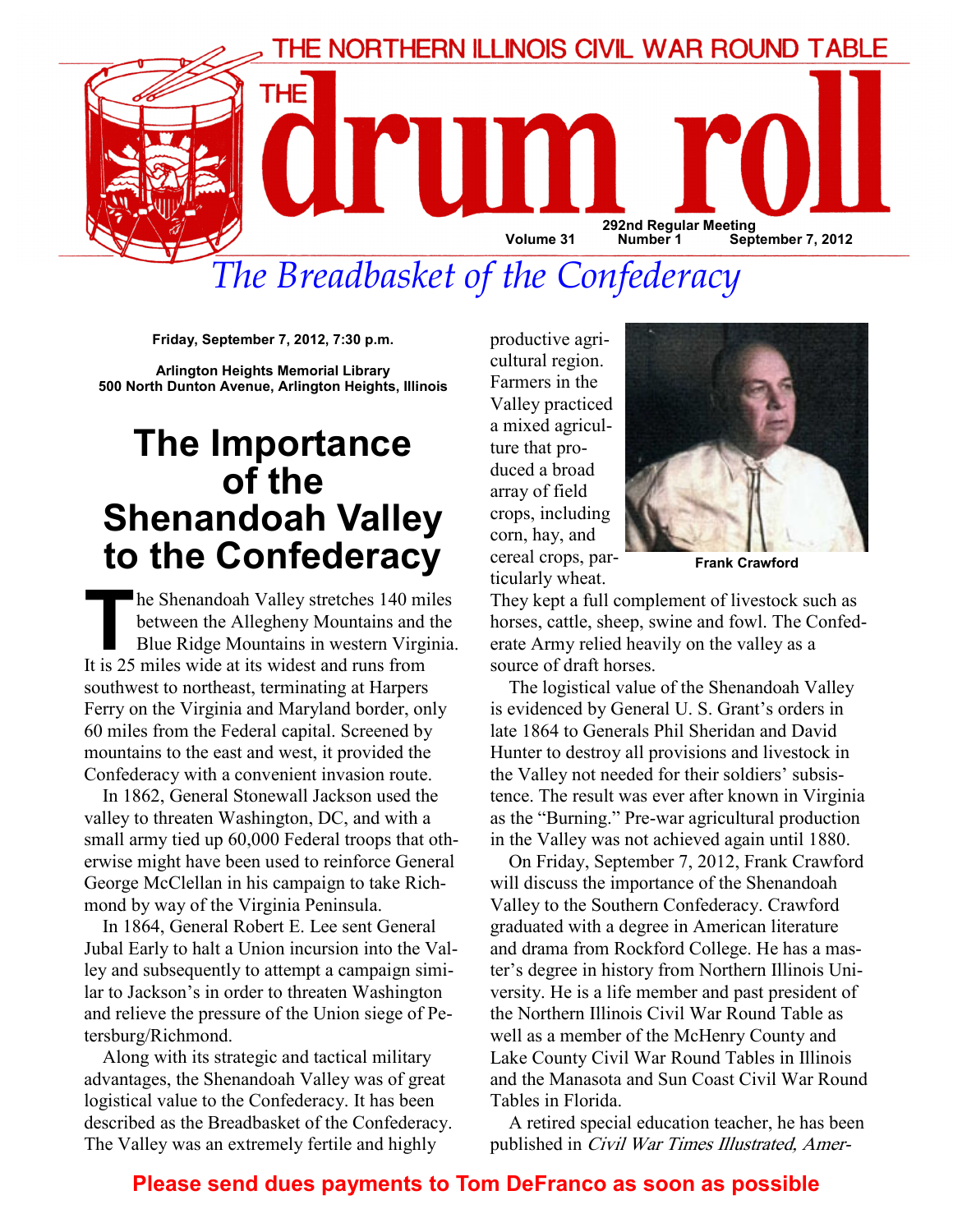ica's Civil War, and other Civil War periodicals. He edited the letters of Samuel Pepper of the 95th Illinois Infantry and wrote Proud to Say I am a Union Soldier. He is working on two more books, In Lincoln's Shadow and In the Shadows of History.

All who would like to join us for dinner at 5:30 p.m. on September 7 at Sam's of Arlington restaurant, 1863 West Central Road, Arlington Heights, please notify me at gaviganthomas $@$ comcast.net or (847) 985-1466 no later than Wednesday, September 5. — Tom Gavigan

## A Confederate Enigma

#### By Tom DeFranco

nother fine banquet for the Northern Illi-<br>nois Civil War Round Table is in the<br>books. We were entertained and enlight-<br>ened by Dr. Craig Symonds as he filled us in and nois Civil War Round Table is in the books. We were entertained and enlightened by Dr. Craig Symonds as he filled us in and

perhaps changed a few minds about the Civil War career of General Joseph Eggleston Johnston.

Johnston is often maligned for a lack of aggressiveness on the field and thus often compared to his adversary in the spring of 1862, General George McClellan. Yet there were occasional mitigating factors. For instance, during the Peninsula Campaign, Johnston was pressured by President Jefferson Davis to go on the offensive against McClellan. The problem was that he had approximately 55,000 troops to McClellan's 100,000. Davis refused Johnston any more men to fill his ranks. After that

fiasco there was Seven Pines, which saw Johnston wounded and out of action for months, and General Robert E. Lee took over the Eastern Confederate army. After Lee took over, Davis found a way to reinforce that army to near parity with McClellan's Army of the Potomac.

The tension between Davis and Johnston became apparent as early as the First Manassas Campaign. Johnston was supposed to hold Harpers Ferry and prevent any Federal efforts to move on Richmond through the Shenandoah Valley. Johnston chose to give up the idea of holding it though. He probably already felt slighted upon receiving his full generalship during the formation of the Confederate army. When he left Federal Page 2 drum roll, September 2012



Joseph E. Johnston

service, he was the highest ranking officer therein. Although he was one of the first five men to achieve the honor of full generalship (along with Robert E. Lee, Samuel Cooper, Albert S. Johns-

> ton, and P. G. T. Beauregard), certain others, including Lee, received the honor ahead of Joseph Johnston.

 President Davis likely did Joe Johnston no favors by placing him in command of Confederate forces between the Appalachians and the Mississippi River. Not only did his department contain two of the most dissension-ridden armies of all the Confederate forces, but Davis interfered with Johnston's ideas.

 The first item at hand was the transfer of Carter Stevenson's large division from General Braxton Bragg's army to General John Pemberton's. As it was, at the time of

transfer these troops would have been much more useful to Bragg than they were to Pemberton, as they were moved just before Bragg's attack against General William S. Rosecrans at Murfreesboro, TN. Conditions in the field and relations between the president and the general deteriorated even further as General Ulysses S. Grant closed in on Vicksburg. Davis saw value in holding Vicksburg; Johnston saw it as a trap.

If the two men possibly shared a character trait of having thin skins and fragile egos, they parted company on the military philosophy of holding ground at all costs. Johnston, the general, saw greater value in keeping the army intact and in the field than in holding territory. Davis, the presi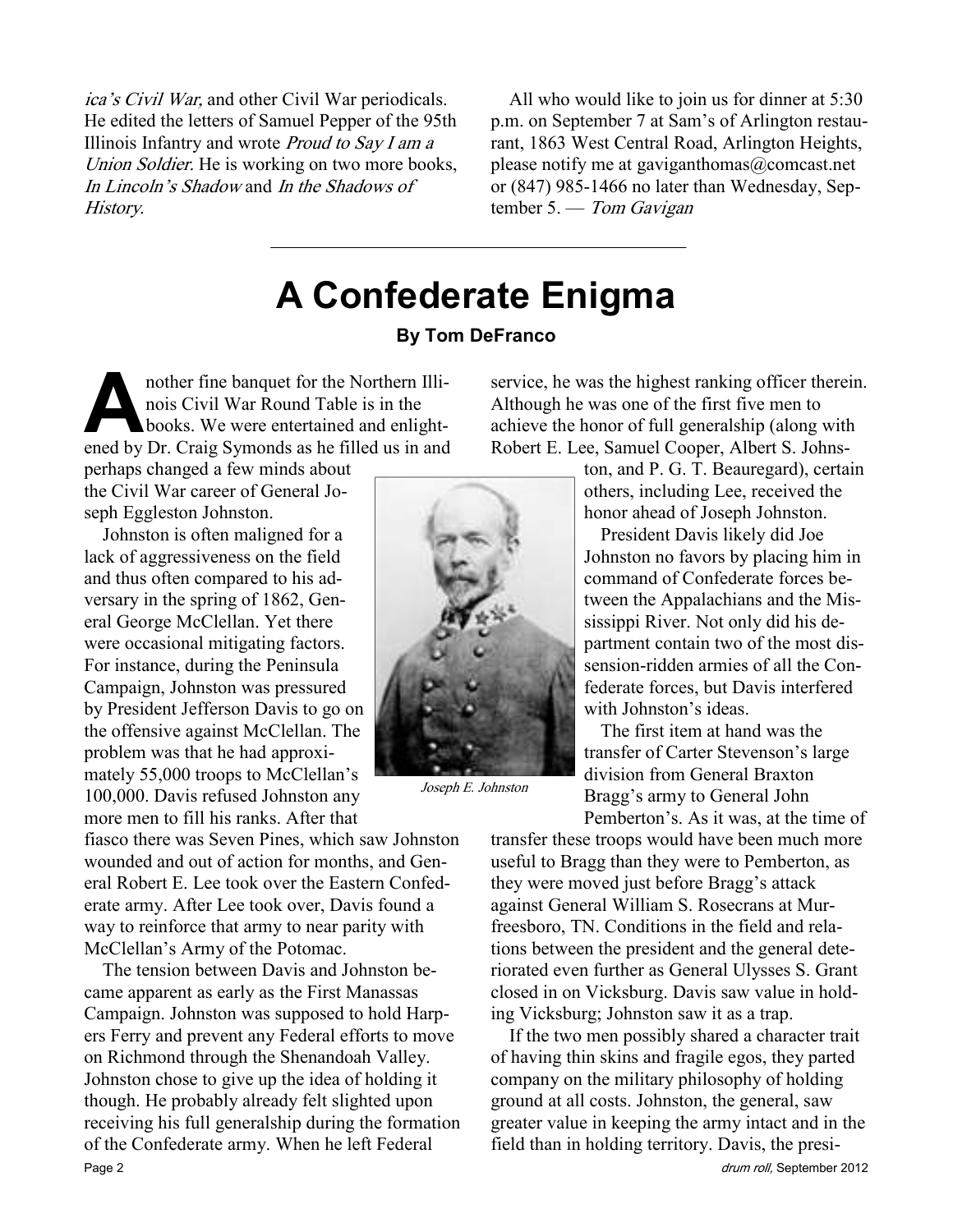dent, had political concerns that favored making a concerted effort to hold the river city. This difference put Pemberton in the middle of a series of conflicting orders from his military boss and his president.

In fact, upon reaching Jackson, Johnston assessed the situation almost immediately. "I am too late," he said. Johnston probably had the better argument, but after losing Jackson (without much of a fight), he didn't help his cause by retreating northeastward (away from Pemberton's army advancing eastward, trying to follow Johnston's advice). In fairness, he was likely troubled by the possibility of encountering General William T. Sherman's 15th Corps if he headed northwest.

December of 1863 saw the firing of Braxton Bragg and the assignment of Joe Johnston to command the Army of Tennessee. His job would be to keep the Yankees out of Atlanta. He would not get the reinforcements to accomplish this task that Robert E. Lee would get in Virginia. Add to this the fact that Lee knew Virginia better than Johnston knew Georgia and that Sherman, McPherson, and Thomas were able to pass through mountain

gaps that Johnston simply didn't have the manpower to defend. These Fabian tactics did not sit well with Davis (who was further convinced by Hood's letter-writing campaign), and Johnston was relieved again by the President.

The final months of the war saw a forlorn effort by Davis to hold the Carolinas and prevent the link-up of Sherman's and Grant's forces. Robert E. Lee urged him to re-install Johnston to command the remnants of the Army of Tennessee. The major problem was that the army was scattered over three states. Generals under Johnston's command included D. H. Hill, William Hardee, Joe Wheeler, and Wade Hampton. In all, Johnston commanded some 25,000 troops, on paper. When he finally managed to concentrate his forces, Johnston bloodied up one of Sherman's columns at Bentonville, NC, but it was not to last. Sherman concentrated his columns to counterattack Johnston. But the man often chastised for his Fabian tactics had become the attacker.

On behalf of the Northern Illinois Civil War Round Table, I wish to thank Dr. Craig Symonds for his presentation on a true Confederate enigma.

#### September Events

September 8, Civil War Museum, Kenosha, WI. Fifth Annual Great Lakes Civil War Forum will focus on the Battle of Antietam from 9:30 a.m. to 3:30 p.m. Cost is \$60, members \$50. Information on all Civil War Museum programs is available at (262) 653-4140 or www.thecivilwarmuseum.org. September 8, Eisenhower Library, Harwood Heights. Civil War book discussion group led by Tom DeFranco will discuss Landscape Turned Red by Stephen Sears at 10 a.m. The library is located at 4613 North Oketo Avenue, just south of Lawrence Avenue.

September 11, McHenry County Civil War Round Table. Meeting will be devoted to Show and Tell. Signup is required.

September 14, Civil War Museum, Kenosha, WI. Frank Crawford will present A Defense of Burnside at the Bridge at noon.

drum roll, September 2012 **page 3** September 14, Chicago Civil War Round Table. Tom Schwartz will give the Nevins–Freeman Ad-

dress, A People's Contest: Lincoln, Soldiers, and the Dilemmas of Democracy.

September 16, Oak Lawn Library. The Battlefield Balladeers will sing songs of the Civil War, accompanied by a variety of instruments, at 2 p.m. Information is available at www.lib.oak-lawn.il.us or (708) 422-4990.

September 21, Salt Creek Civil War Round Table. Richard Crowe will speak on Lincoln's Assassination: The Stanton Connection.

September 29, Civil War Museum, Kenosha, WI. Dr. James McPherson will discuss and sign his new book, War on the Waters: The Union and Confederate Navies, noon. Free tickets will be available that day at the front desk after 9:00 a.m. September 29, Civil War Museum, Kenosha, WI. Keith Rocco will speak on Capturing the Past: The Creative Process, at 2:30 p.m. A new exhibit, Capturing the Past: The Civil War Art of Keith Rocco, will open that same day.